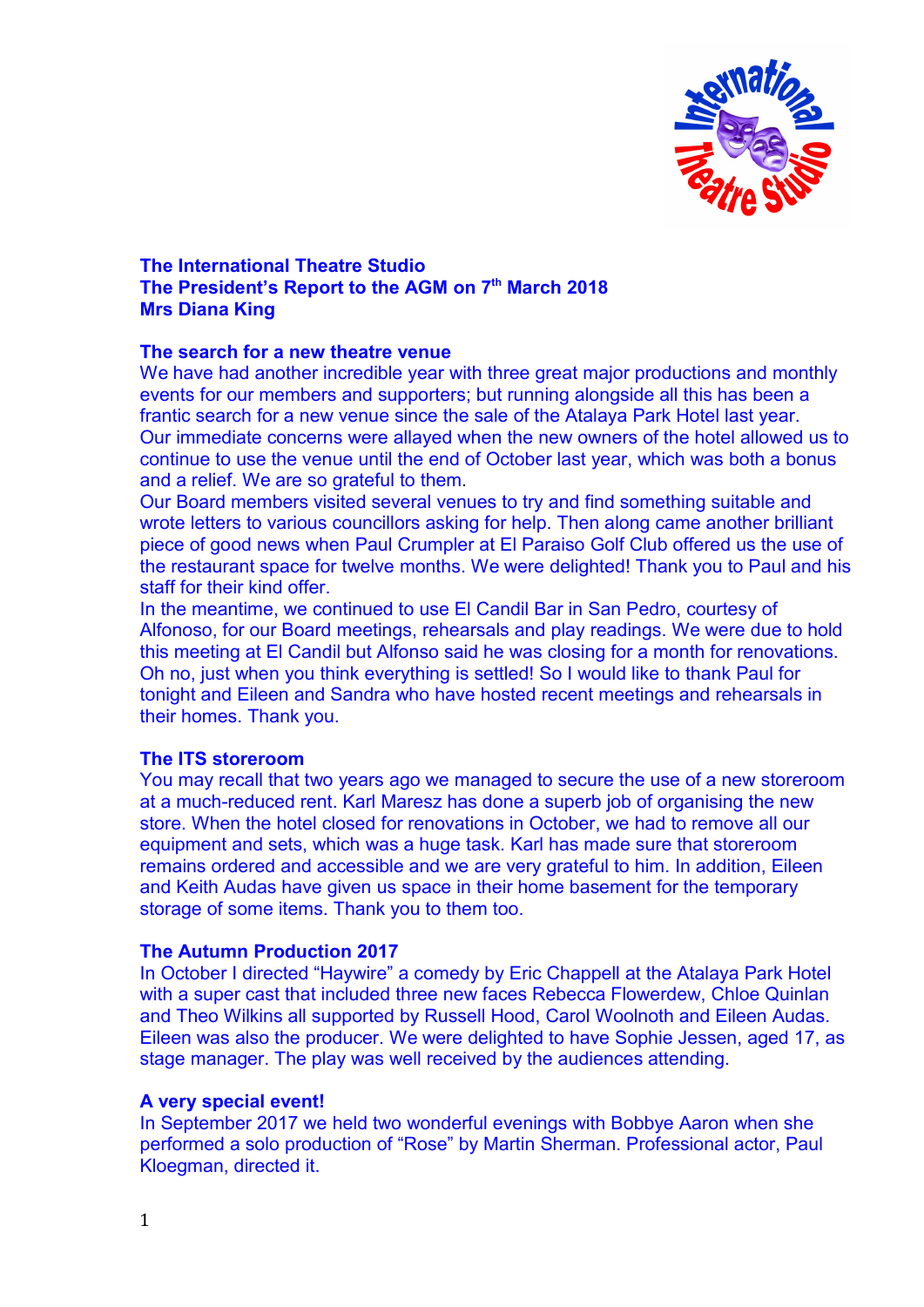We were thrilled when she approached us as we had seen her perform several times at the Salon Theatre in Fuengirola. Both nights were well attended and she left the audiences moved to tears with the story of Rose and her life. We hope to have more collaborative events in the future.

## **The Spring Production 2018**

We are deep into the rehearsals for the next play, which is a farce by Alan Bennett. "Habeas Corpus" is being directed by Peter Brooks and will be performed on the 23rd , 24<sup>th</sup> and 25<sup>th</sup> March here at El Paraiso. It has a huge cast of 11 with some familiar faces and some new ones too. You can buy tickets for it tonight.

## **Our Annual Charity Event**

The Lark in Park in June 2017 raised a stunning 4100 € for Age Concern in San Pedro and Marbella. Martin Curd made his directoral debut with the play " Last Tango in Benahavis" and we were entertained by the acts: Stella, Sam Oliver and Karen Danzig organised by Carol Woolnoth. Carmel was our fabulous MC for the event. Jamie did a superb job with the sound and technical support as usual. I would like to place on record my sincere thanks to everyone who contributed last summer.

This year's event is on Sunday 3<sup>rd</sup> June 2018 and we hope you will be able to support it.

## **Special Thanks**

Behind the scenes, we have the services of Nina, our brilliant web master, who keeps our website up to date and she makes sure that the online bookings are processed. She did a great job last year of updating the site to make it more mobile friendly and easier to negotiate. The number of tickets bought online is increasing with each production as people get used to using it and see how easy it is. Nina's input always goes well beyond our expectations and I would like to thank her for her work on our behalf.

In addition, we have the services and expertise of Alan Jones who does all our photographs as a volunteer. His images appear all over our website and in our programmes. Thanks to Alan we have a good record of the events we have produced and you can see these on the website.

# **Play Readings (PR) and staged or pre-rehearsed play readings (SPR)**

Our members and supporters continue to tell us how much you enjoy our monthly events programme. The attendance figures for these evenings are usually around 40, more when it's a staged or pre-rehearsed play reading.

So, in response, we organised seven of them over the last year and I am so grateful to the people who kindly volunteered to arrange them as follows:

- 1. April: "Separate Tables" a PR organised by Carol Woolnoth
- 2. May: "Millie" a PR organised by Sandra Sprawson
- 3. June: "Still Life" a SPR organised by Peter Brooks

4. November: "A Barbecue" and "8 Seconds", two short PRs organised by Beverley and Jamie Stonehewer

5. December: "A Christmas Carol" a PR organised by Veronica del Cerro and Andrew **Gommersall** 

6. January: "The Thwarting of Baron Bollingrew" a PR organised by Miles Rendle

7. February: "Ten Little Pigs" a SPR organised by Martin Curd and Russell Hood

# **Social Events**

We held our Christmas party at Urban Chai Restaurant in San Pedro in December, it sold out in 24 hours and we had to create a reserve list. Neil Sweeting and his team